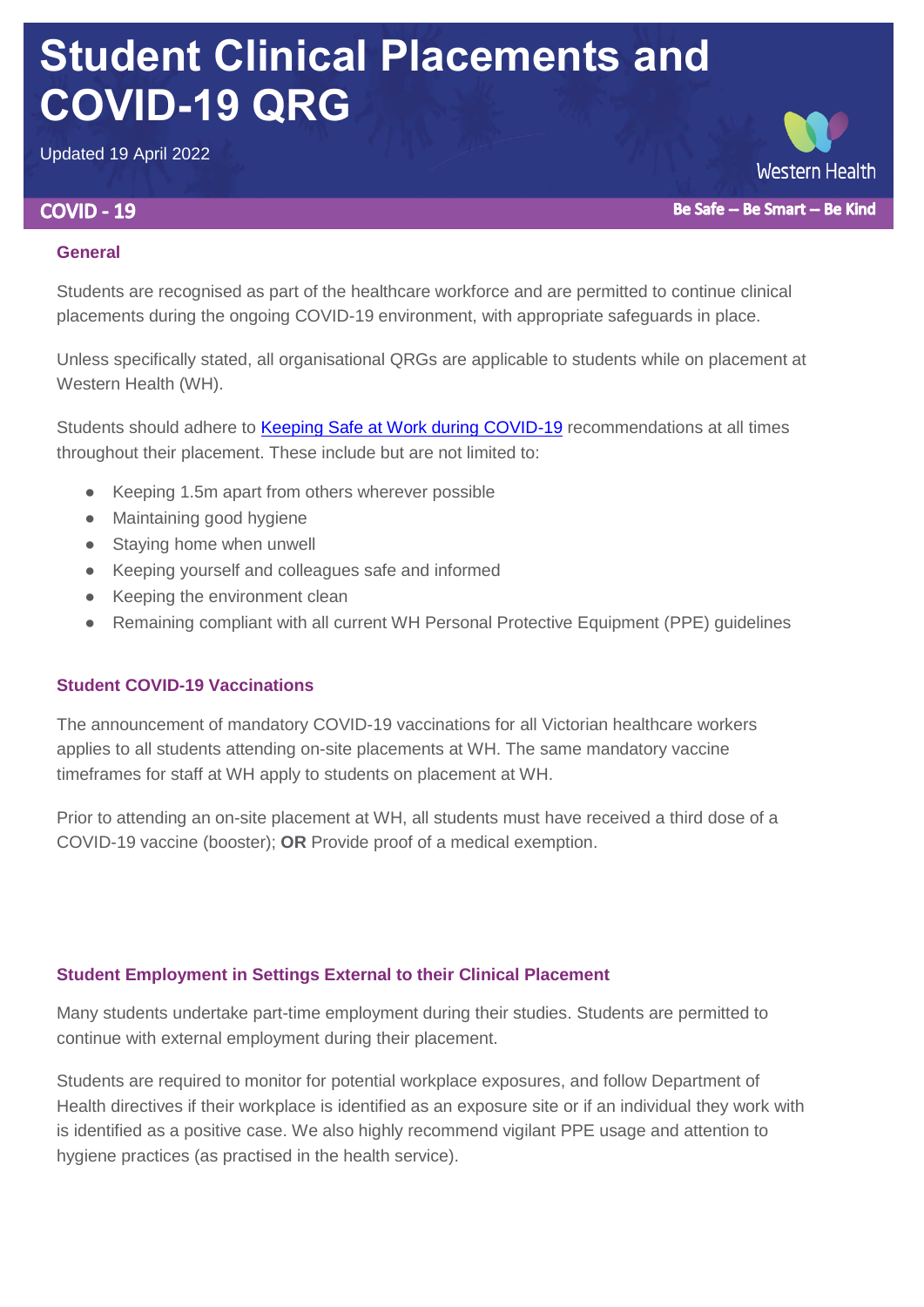#### **Movement between Sites**

Students are permitted to move between sites during their placement; however this is subject to Departmental Manager approval. It is recommended that student movement is limited wherever possible. Student coordinators are strongly encouraged to plan placement experiences that encompass as many learning opportunities within the one site.

#### **Vulnerable Students**

It is recommended that the Education Provider (EP) determine a student's suitability for placement prior to allocation, including determining if they are classed as vulnerable. Where it becomes known to WH that a student on placement may be vulnerable, the following criteria should be applied when determining their status: Aboriginal and Torres Strait Islander people 50 years and older with one or more chronic medical conditions; people 65 years and older with chronic medical conditions; people 70 years and older, people with compromised immune systems, people who are over 28 weeks pregnant.

If the student meets any of these criteria, the relevant Discipline student lead should refer to the [Vulnerable Staff during the COVID-19 Pandemic](https://coronavirus.wh.org.au/wp-content/uploads/2021/10/Vulnerable-staff-during-the-COVID-19-Pandemic-QRG-V5-12.10.2021-1.pdf) QRG or contact WH COVID Staff Enquiries for further advice.

#### **Illness**

Students are not to attend placement if they are unwell, even with mild symptoms.

If students experience any symptoms consistent with COVID-19, they are to not attend placement. Students should notify their nominated placement contact and seek appropriate testing.

Symptoms of concern include: fever, temperature, chills, acute respiratory infection including cough, sore throat, shortness of breath, runny nose, loss or change in sense of smell or taste, new onset of other symptoms which could be consistent with COVID-19 including headache, muscle aches, stuffy nose, nausea vomiting or diarrhoea.

Students who undertake PCR testing are strongly encouraged to do so at Western Health operated testing clinics. The full list of testing sites and operating hours can be accessed [here.](https://coronavirus.wh.org.au/covid-testing-clinics-and-staff-enquiries/) If students choose to be tested elsewhere, WH is not responsible for delays in results and therefore, days of placement missed. Students are advised to inform testing site operators that they are on student placement and are to be tested as healthcare workers.

Students who undertaking rapid antigen testing (RAT) during their placement must report their test result to WH via [https://survey.wh.org.au/redcap/surveys/?s=XPJJF39A8R.](https://survey.wh.org.au/redcap/surveys/?s=XPJJF39A8R)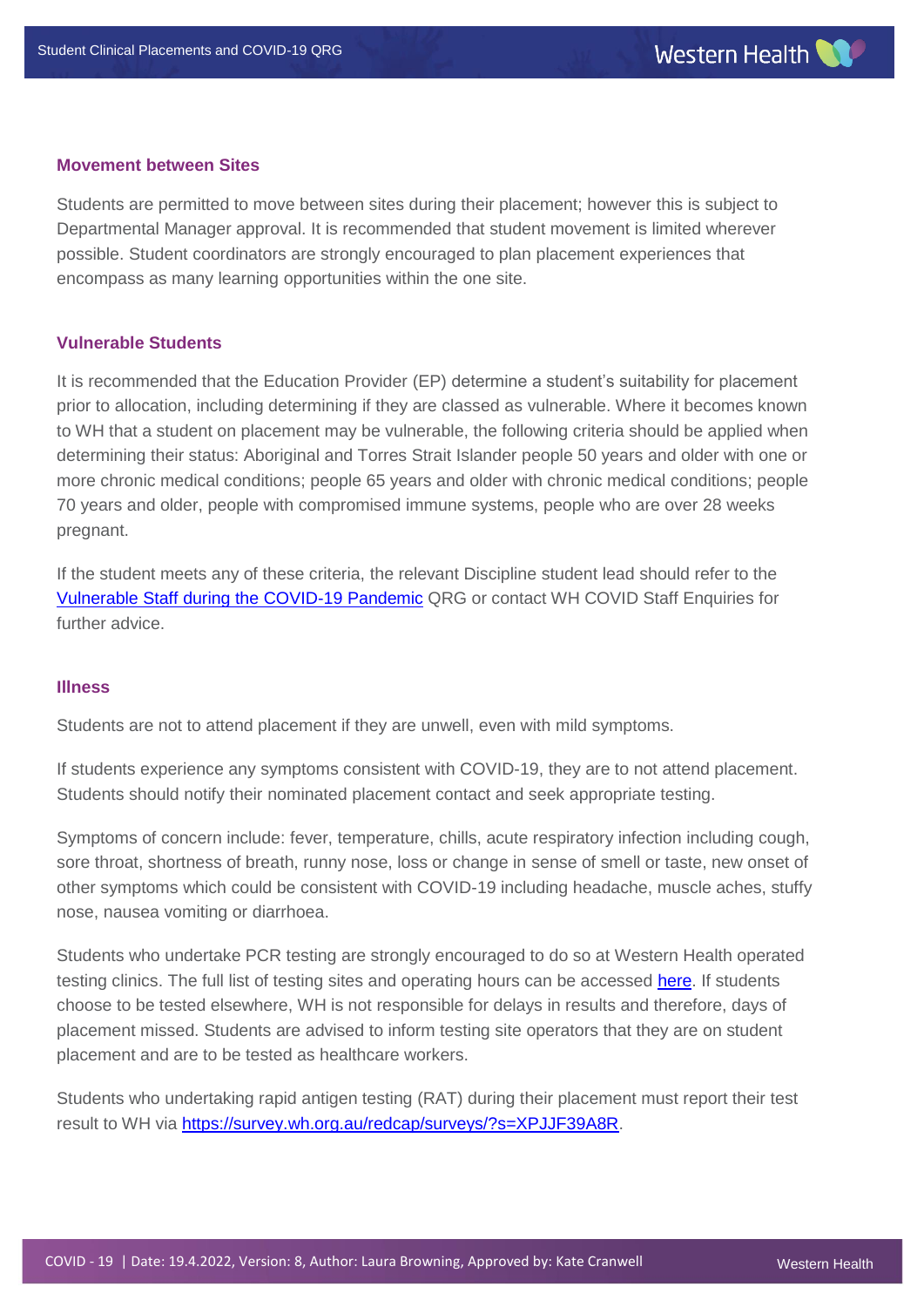It is the student's responsibility to inform their EP and their clinical placement supervisor that they have been tested. They must also inform the aforementioned parties of their results once they have been received. Where applicable, the clinical placement supervisor is responsible for informing the Departmental clinical placement coordinator of any student testing required and the outcome.

Students will be required to follow the advice given to them regarding isolation until they have received their results.

Students with a negative test result are not to return to placement until they are symptom free.

#### **Personal Protective Equipment**

As a prerequisite to undertaking clinical placement within WH, the EP should provide basic education and training on correct use of PPE (including donning/doffing, fit check practices and mask disposal) to their students. This is to ensure students are familiar with basic PPE requirements and fit checking concepts and processes prior to commencing placements.

As per their OHS responsibilities, WH will provide students with further orientation and training on donning/doffing and fit checking procedures on commencement of their placement. This further training is essential to contextualise PPE requirements to specific placement settings and area of practice.

All students are required to undertake training in Personal Protective Equipment (PPE) and be familiar with [WH specific PPE policies and guidelines.](https://coronavirus.wh.org.au/ppe/) It is mandatory for all students to complete the Standard and Transmission Based Precautions module on Welearn prior to attending on-site placements. This module may be supplemented by information on the [COVID microsite,](https://coronavirus.wh.org.au/) Department of Health PPE modules or discipline/area specific resources and training.

Students will be provided with all appropriate PPE; including a reusable face shield, masks, gloves and gowns. Selection of appropriate levels of PPE, including respiratory protection equipment such as face masks and P2/N95 respirators, should be in accordance with the risk of COVID-19 exposure within a specific clinical setting/environment.

#### **Fit Testing**

The need for a student to be fit tested before commencing a clinical placement is contingent upon the area of the health service in which the student will be placed.

For students placed on designated COVID wards and providing care/intervention to COVID positive cases, fit testing for N95/P2 respiratory protection is required before commencing in the clinical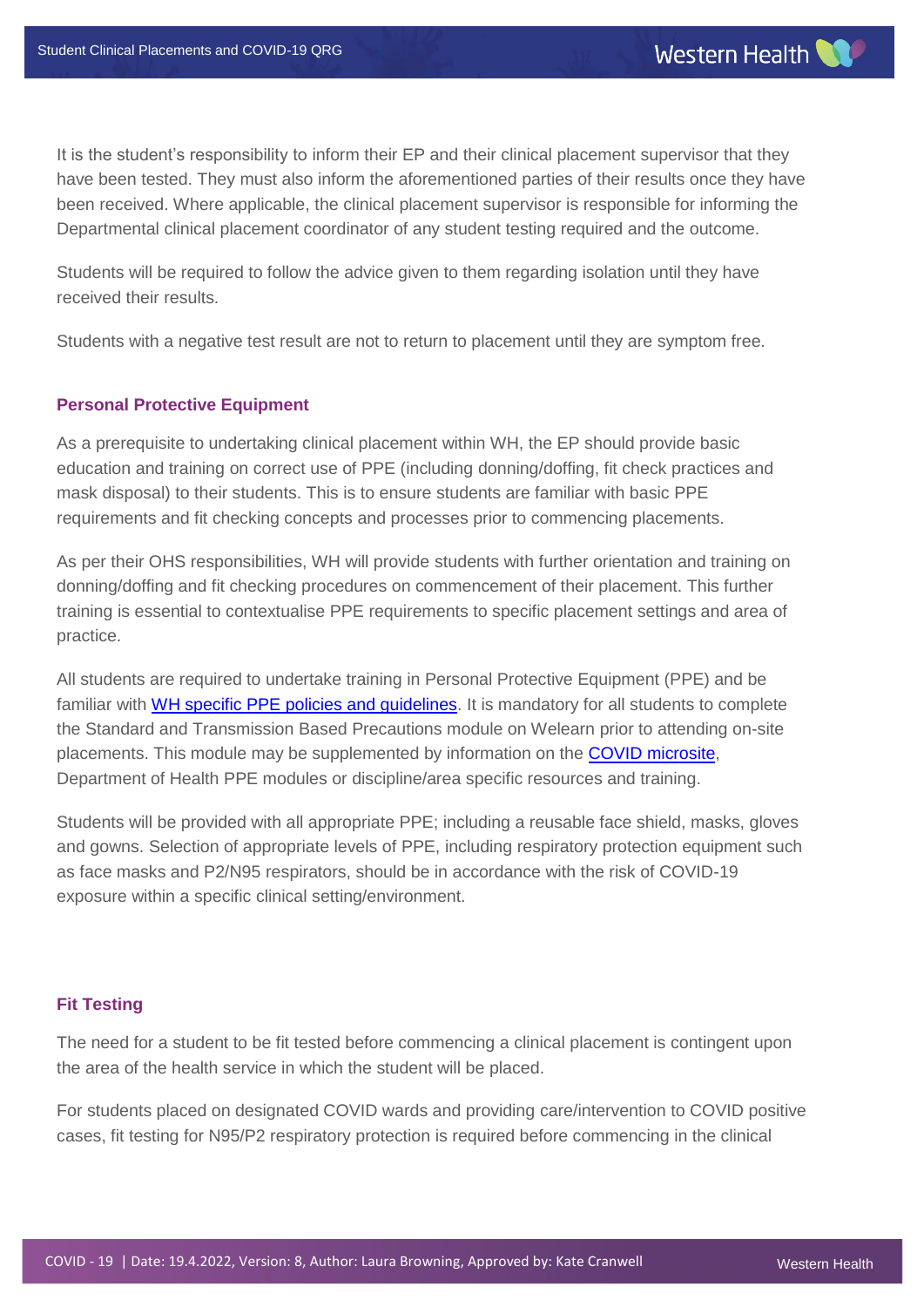setting. Similarly, students based in settings where exposure to high-risk SCOVID patients is likely, should also be fit tested prior to commencing placement.

For students in other clinical settings, education on fit checking procedure is an appropriate interim strategy, and placements can proceed while awaiting fit testing (in line with existing prioritisation of healthcare workers awaiting fit testing).

Arranging student access to fit testing is a shared responsibility between WH and the EP. To support continuity of placements, WH welcome the support of EPs to arrange timely fit testing of their student cohorts by building in-house fit testing capacity or contracting an external fit testing provider.

Students should be provided with written evidence of the completion of a fit test, irrespective as to whether the fit test is administered by WH, the EP or a third-party provider. This evidence should take the form of a fit test certificate or card, verifying the date of the fit test and the recommended respirator make/model(s) specific to the individual student. It is suggested that students save a photo of their fit test to ensure they have a back-up record for future reference.

#### **Contacts, Exposures and COVID-19 Positive Students**

The same guidelines, exemptions, testing requirements and precautions that apply to WH staff, also apply to WH students while on placement. Each Discipline will determine the most appropriate method for managing contacts, exposures and COVID positive students and ensuring compliance with WH guidelines. Students must inform their Discipline student lead of any social/educational/workplace contacts, household or household-like exposures or positive diagnoses during and in the 14 days prior to their placement. Each Discipline student lead will be responsible for informing the student of isolation, reporting and testing requirements, determining the process for return to placement and outlining any additional precautions required. The Discipline student lead may liaise with COVID Staff enquiries and/or RACDRs and Departmental Managers to support the decision making process. Students will be responsible for sourcing and accessing testing and reporting testing outcomes to WH and their relevant Discipine student lead and/or Manager.

#### **Student Working Areas**

Students are able to provide care/intervention to confirmed COVID cases, and be placed on designated COVID wards, with the following safeguards in place:

● fully vaccinated against COVID-19, including third dose (booster)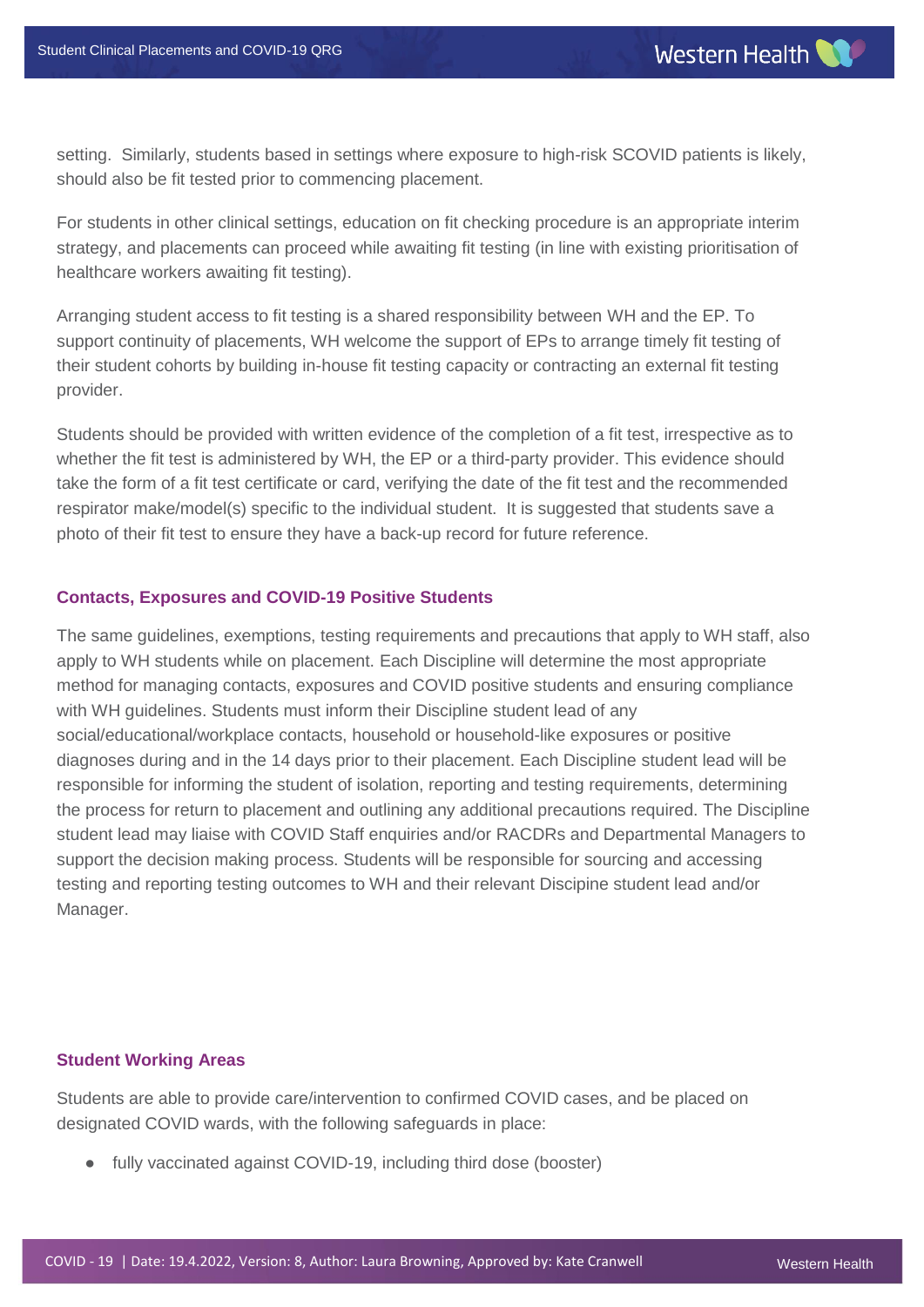- have been N95/P2 mask fit-tested prior to the commencement of their placement
- have/will receive training in correct donning/doffing of PPE (i.e. either prior to commencement of their placement or upon orientation).
- compliance with COVIDsafe principles within the workplace including:
	- o QR code check-in processes
	- $\circ$  requirements to use designated site entry/exit points or specified breakrooms
	- o physical distancing and density quotients
	- o infection prevention and control practices, including hand hygiene.

## **Contact Tracing**

Attendance logs will be collected as part of the daily attestation process. Students should be included on all attendance records, room logs, ward/department logs and break area logs. These records are to be provided to Infection Prevention or the contact tracing team should contact tracing be required.

All students must provide an out of hours contact number to the relevant placement supervisor or Discipline Student Lead. Each discipline will determine their own process for collecting and recording student out of hours contact numbers.

# **Break Areas**

Students are considered staff and not visitors to the health service. Students are encouraged to make use of any designated staff meal or break-out areas during their break times. It is strongly recommended that outdoor break areas are utilised. Where students are required to adhere to additional precautions where they must not remove their masks in shared break areas, a suitable outdoor space away from other staff and students should be found for all meal and hydration breaks.

#### **Student Enquiries**

Students can access the Western Health Coronavirus microsite at any time via [https://coronavirus.wh.org.au.](https://coronavirus.wh.org.au/)

Students are encouraged to contact WH COVID Staff Enquiries when directed to by a member of WH staff or when recommended by guidelines and protocols. This can be done by accessing the following link<https://survey.wh.org.au/redcap/surveys/?s=AFAFPP473D> or emailing [whscovidstaffclinicenquiries@wh.org.au.](mailto:whscovidstaffclinicenquiries@wh.org.au)

Further WH COVID related contacts and testing opening hours can be located via this *link*.

#### **Wellbeing and Support**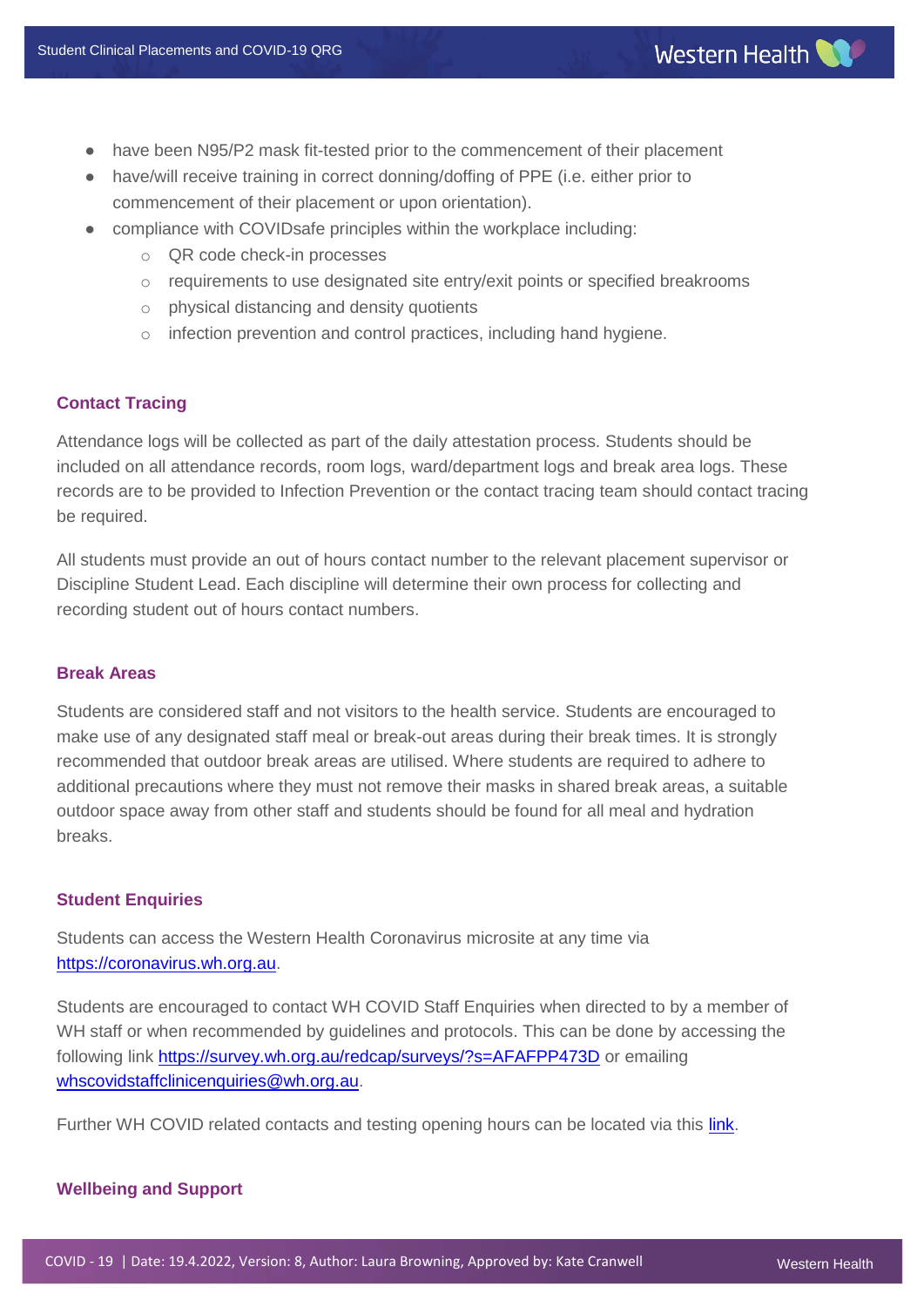Students are advised to contact their EP and clinical placement supervisor with any questions or issues regarding their wellbeing.

Students are encouraged to visit the wellbeing and support section of the [WH coronavirus microsite](https://coronavirus.wh.org.au/wellbeing-support/) for further information regarding wellbeing and support.

If students require counselling services, they are encouraged to discuss this with their supervisor and EP and follow the usual procedures for accessing wellbeing support within their University or TAFE.

## **Key Contacts for Student Placements at WH**

For general, non-urgent student related queries, contact [studentplacements@wh.org.au.](mailto:studentplacements@wh.org.au)

Discipline specific queries should be directed to the following Discipline student leads:

- Allied Health Laura Browning 0466 631 477
- Medical Imaging Adam Steward 0403 008 754
- Medicine Clare Powell-Gray 0456 235 952
- Midwifery Emma Heard 0466 489 731
- Nursing Emma Thaus 0466 492 154
- Pharmacy Jenny Lau 0466 377 535

#### **References**

This document is based on the following WH and the Victorian Department of Health documents:

Victorian Department of Health - Health Service Planning: [https://www.dhhs.vic.gov.au/health](https://www.dhhs.vic.gov.au/health-service-planning-covid-19)[service-planning-covid-19.](https://www.dhhs.vic.gov.au/health-service-planning-covid-19) Contains the current Student Clinical Placements COVID-19 Guidance and Fit Testing Requirements to Support Clinical Placements.